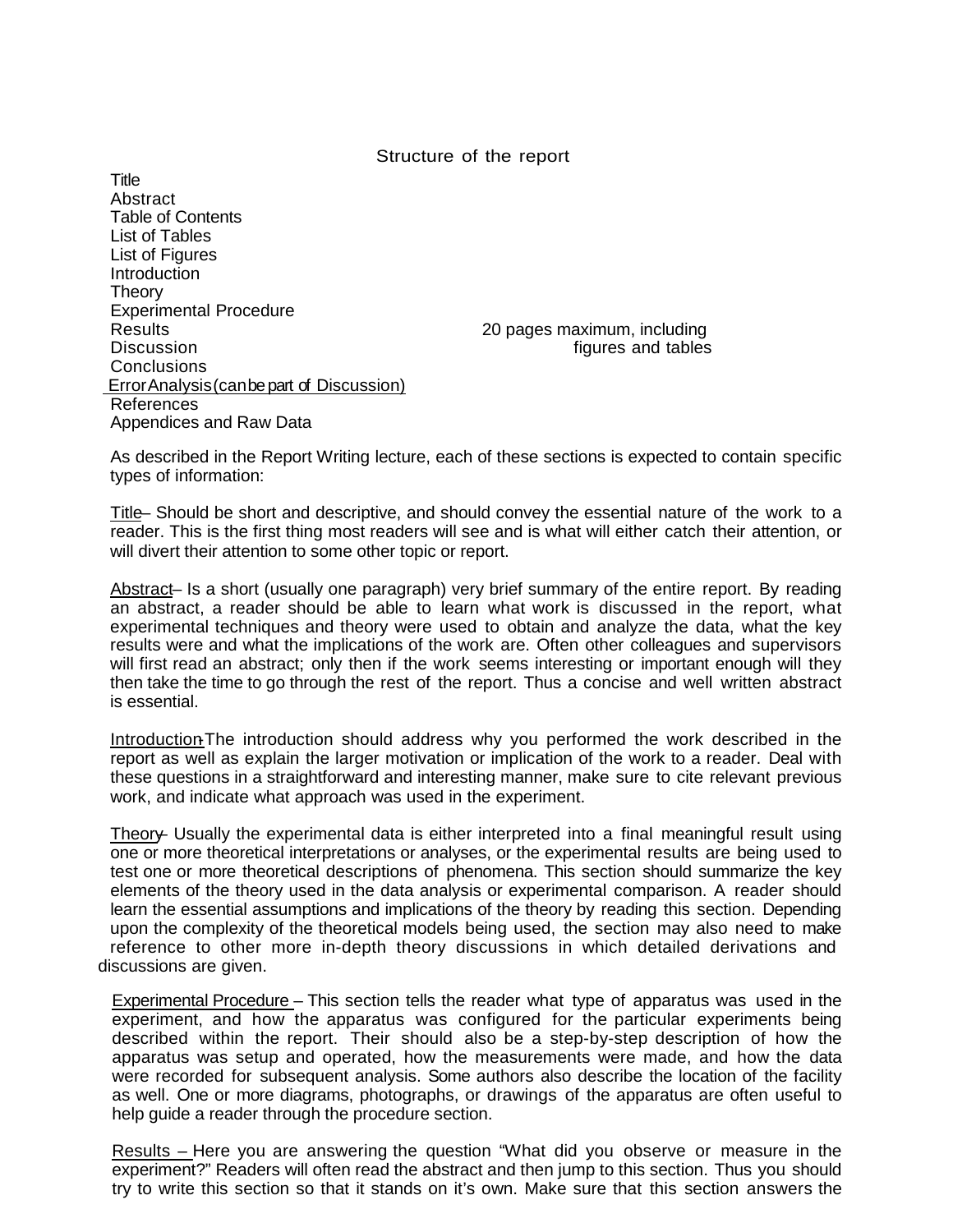question or questions that you posed in the introduction – don't start answering questions that were deemed secondary or irrelevant during the writing of the introduction. Discuss your results in the order of their importance, listing principal results first and secondary results later. Do not suppress legitimate, valid results that contradict your expectations or theory. Doing so in not only unethical, it may also mislead you into a false or unsubstantiated conclusion. If possible, try to explain why such results might be obtained or why they are anomalous. Make wise use of tables and figures to help explain quantitative results, and make sure to incorporate the results of your error analysis (contained in a separate section) in the results section. For example, if you are computing the drag coefficient upon a body immersed within a flow, you should state the value of the estimated drag coefficient as well as the uncertainty in that estimate, e.g. you would state that the drag coefficient was found to be Cd=0.12 +/- 0.01. The theory that led to this value for Cd, and the error analysis that led to the error estimates would then be given in the theory and error analysis sections respectively.

Discussion - In this section you are answering the general question "What do your finding mean, and what are the implications of these findings"? The discussion is where you answer the specific question(s) that you indicated would be addressed in the introduction. Thus a useful way to open the discussion is to use the end of the introduction as a starting point. Discuss any possible errors in your method and assumptions, and point out how these possible errors may explain discrepancies in your experiment-theory comparisons. However, try to avoid the temptation to refer to every detail of your work again. Usually if a reader has made it this far in your report, she will have already read the preceding contents as well.

Conclusions – This is a brief summary of the key findings of the experiment. Often an author will very briefly describe the experimental approach that was used in the work using one or two sentences, and then describe the key results of the work listed in order of importance (i.e. most important results given first, less important results second, etc…). It is important to carefully distinguish between clearly drawn conclusions based upon solid data, analysis, and theory, and speculations or suppositions what might be drawn from the work and yet which are not completely substantiated by the experimental results. The essential implications of the results should also be summarized, and suggestions for future studies can also be given.

Error Analysis – This section describes the error propagation that occurs in the key equation(s) used in analyzing the data and drawing conclusions. Uncertainties in the measurements need to be described, and then used in the error analysis to arrive at estimates in the uncertainty of derived quantities. These uncertainties then need to be included in the body of the report  $-$  e.g. in the results and discussion sections – and used in reaching your key conclusions.

Figures and Tables – Well constructed and designed Figures and Tables can help make or break an engineering report, and will usually form the basis around which the entire report is constructed. Thus students should take special care in choosing what figures and tables to include in the report, as well as in how these elements are arranged and put together. It is

essential to clearly label figure axes, data types, and so forth such that the conditions of each dataset or curve can be easily distinguished. Each figure and table must have a caption that briefly describes the contents and significance of the information contained therein, and should have a unique identifying label (i.e. Figure 1, Figure 2, and so on). Each figure and table important enough to put into the report must be cited and discussed within the text. It is usually good practice to provide the figures and tables in the order in which they are first presented and cited in the text. A list of figures and tables will also help guide your readers, particularly in longer reports where they might not be able to easily locate data of interest.

Raw Data – Depending upon the volume of raw data produced in the experiment, it may or not be practical to list all such results. Judgment is key here. If it is only possible to display a subset of the raw data, then one may deem to show that here, and describe to the reader why this subset was chosen for display. Likewise, of the volume of raw data is modest, then perhaps it might be useful to provide it here. Raw data may be show in tabular form or in graphical form.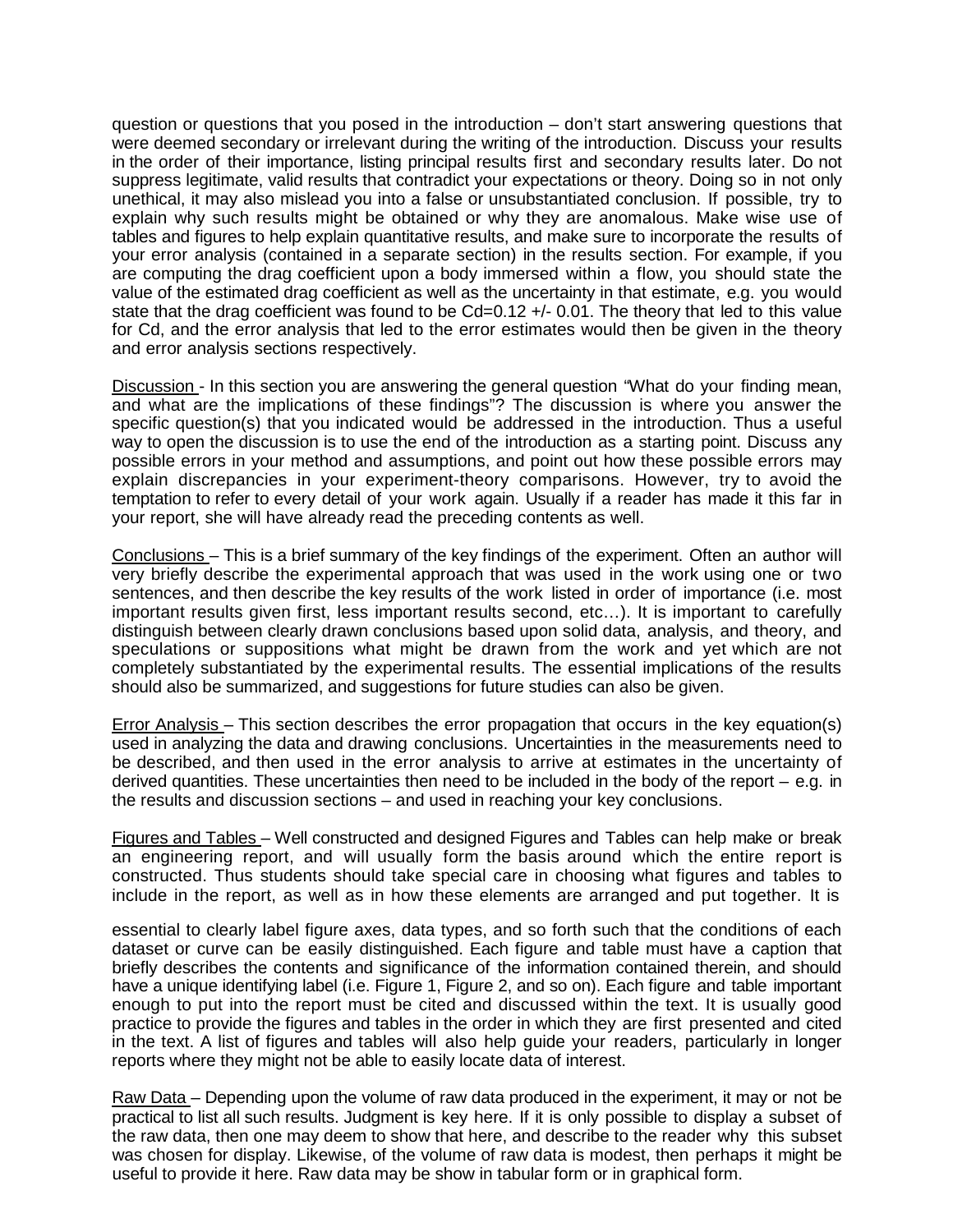## Final Suggestions

Like any complex skill, the production of a well written technical report is learned primarily by repeated practice and hard work. The challenge is further increased when the report is written in a team where each individual approaches the problem with their own style and skill level. Students often underestimate this challenge, and in particular underestimate the amount of time needed to edit contributions from each team member into a comprehensive and internally consistent report. Don't procrastinate! Get an early start, and make sure someone on the team takes the time to read and edit the entire report cover-to-cover for content, style, and grammar.

Title and Format (5%)

- Title: use a descriptive title that describes the objective of the experiment that was conducted. Include class, section number, student names, group number, experiment, and date.
- Table of Contents: include descriptions and page numbers.
- List of Figures: include descriptions and page numbers.
- List of Tables: include descriptions and page numbers.

### Abstract (5%)

- Purpose: state the purpose or objective of the report. This would normally require no more than a few sentences. Do not use "The objective of this..."
- Experimental methods: describe the experimental methods used to perform the experiment. Do not include details of equipment unless some very special equipment was used or developed for the experiment.
- Analytical methods: describe the major analytical tools used to analyze the data.
- Conclusions: list the major conclusions or results of the experiment and indicate the measure of certainty of the results. Include a few numerical results if appropriate.
- Do not refer to figures, tables, references, or any other part of the report in the abstract it is supposed to be self-contained.
- Look at a technical journal for an example.

### Introduction and Theory (20%)

- Objective: state the general objective of the experiment. Include more details than contained in the abstract. Again, do not use "The objective of this report is..." Why is the experiment worth doing. Are there any practical uses for the experimental results?
- Background: presents any relevant background to the experiment. Put the present work in perspective. Review any previous work from class notes or related experiments of a similar nature that are presented in references.
- Summarize the relevant theoretical methods used to analyze and interpret the experimental results.
- Include derivations if requested in the lab write-up, but cast the derivation in your own words. Avoid copying directly from a book or other "source".
- If a derivation is not requested, then summarize the derivation of the analytical methods.
- Describe the method used to analyze the data. Be more descriptive than in the abstract, but do not repeat what will be contained in the section devoted to the theoretical methods.
- Discuss some of the relevant physical principles of phenomena that are important to the experiment.
- Include a short description of the experimental method so that the reader can begin to form a complete picture of what the report is all about.

### Experimental Procedure (10%)

- Include block diagrams of the experimental layouts. You do not need complex perspective drawings, just a simple set of boxes and lines that are clearly labeled. Include all connections between equipment. Arrows must be used to denote signal directions.
- Include a table listing the experimental equipment used. This is in addition to the block diagram. There are usually items that will not appear in the block diagram that should be included in the list of equipment. You do not need serial numbers, but include the model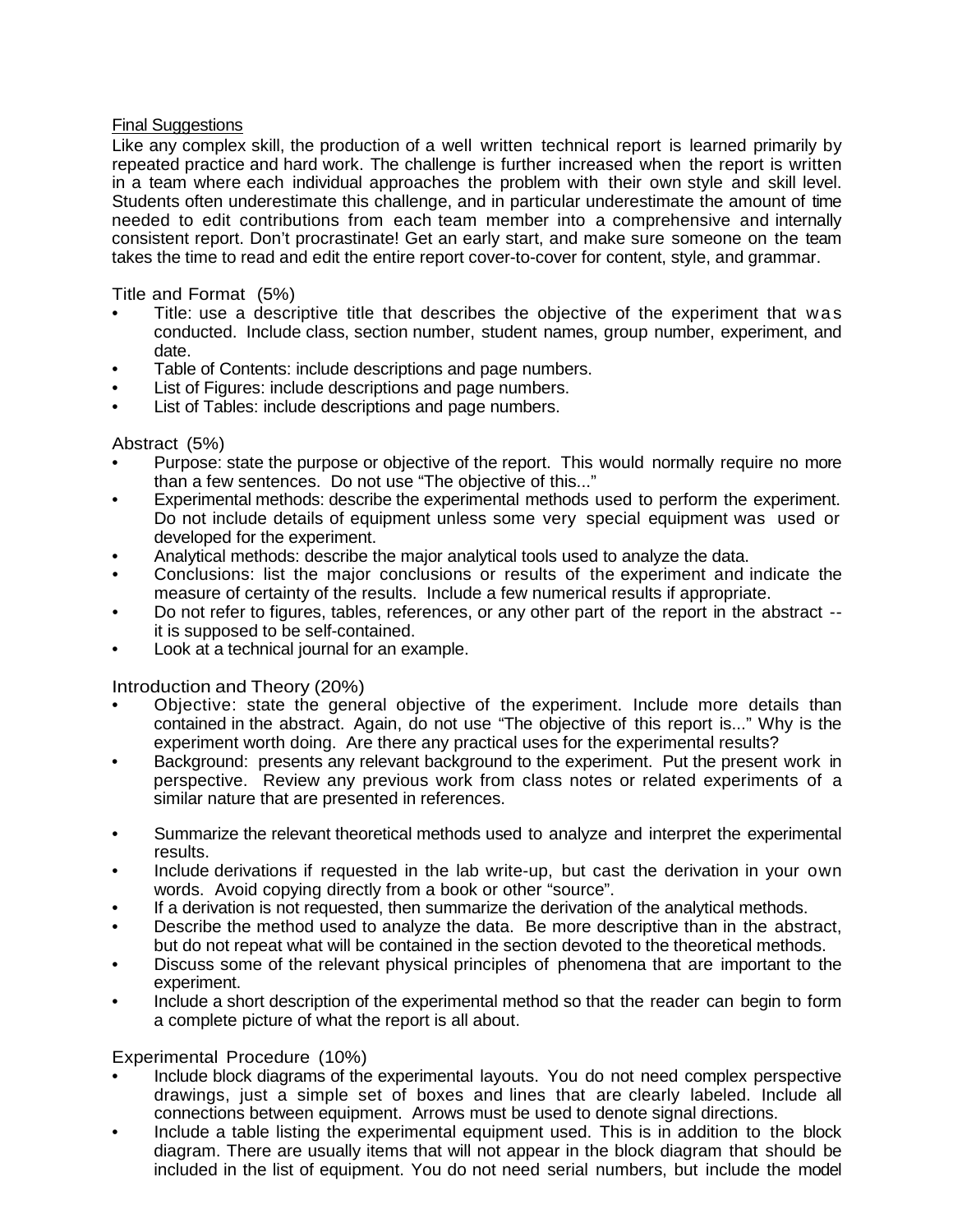numbers of commercial equipment. For equipment made at UCSD, give it a descriptive name and indicate its origin, UCSD.

- Describe in detail the calibrations used in the experiment.
- Describe in detail the methods used to take the data for all parts of the experiment.

Results (20%)

- Present the results of the calibrations and experiments. The actual results should be listed in tables or presented in figures, or sometimes both. Either include the tables and figures in this section or possibly in an appendix if there are to many of them. It is extremely important that this section contain significant discussion -- use words, sentences, and actual physical paragraphs!!! Too many reports are handed in with a jumble of unreadable tables and figures stuck in the middle of the report headed up by the words "Data and Results" -- don't do it!
- Point out the major features of the data, but don't draw the major conclusions in this section.
- Refer to the write-up for the particular experiment for the results expected in this section.

# Discussion (15%)

- Discuss the significant results of the experiment.
- Compare the experimental results with theory.
- Discuss the errors. Do not include large tables of percent differences and don't confuse percent differences between theory and experiment with a true error analysis. In an error analysis, the observed difference between the theory and experiment is compared with the expected error determined from the known errors in the instrumentation and transducers.
- Statethe majorconclusionsand thesignificanceof the results. Donotgiveany vague conclusions. Be assertive; state what you have found, and prove it.
- Make any recommendations that would improve the experiment. None of the experiments are perfect and some improvements can be suggested. Funny recommendations get laughs, not points!

Conclusions (5%)

- Brief summary of the finding of your experiment<br>State experimental procedures in 1-2 sentences
- 
- Describe key results in order of importance
- Implications of the results

Error Analysis (10%)

- Analytically derive equations for the propagation of errors from the equipment and their contributions to total error.
- Include sample calculations of these errors using real data.
- Consult references (lecture and notes) for more information on error analysis.

Figures and Tables (5%)

- All calculated values shall have corresponding values for error expressed in percentage to one decimal point. These error values need not be shown for raw data points, but certainly should be given with any calculated values shown in the Results or Discussion sections.
- All graphs should show some representation of error. Usually this is done with error bars, however sometimes this causes the graph to be cluttered in which case it may be best to put error bars on every other data point, or more. Other methods of error representation are fine so long as it easily informs the reader on the limitations of the data that is presented.
- Any values in tables or figures which are obviously outside of what should be expected should be explained. Generally, a point greater than two standard deviations from the mean should be discarded. However, there should be a satisfactory explanation for doing this, such as specifics on equipment problems or otherwise.